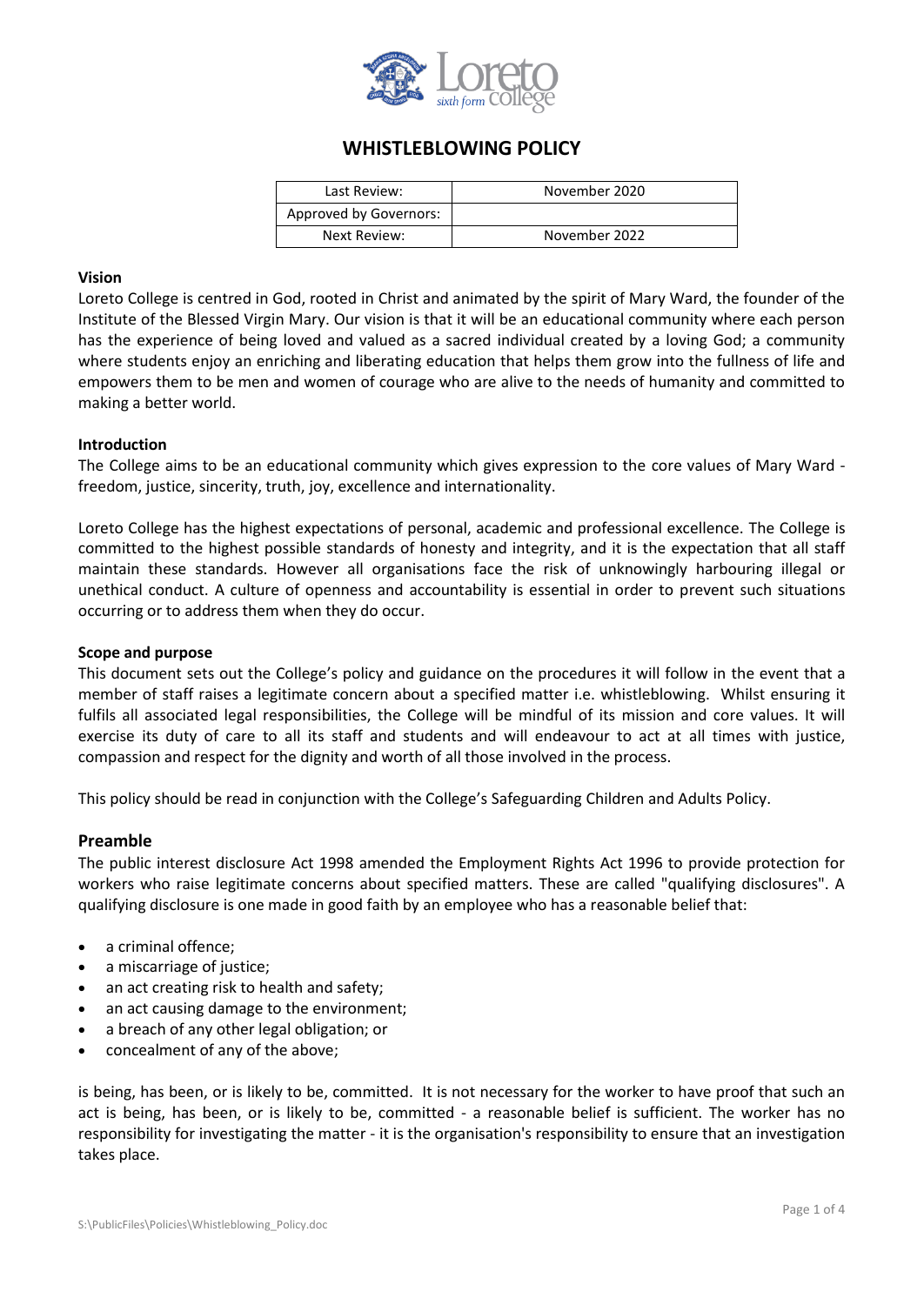A member of staff who makes such a protected disclosure has the right not to be dismissed, or subjected to victimisation, because he/she has made the disclosure.

The College encourages members of staff to raise their concerns under this procedure in the first instance. If a member of staff is not sure whether to raise a concern, he/she should discuss the issue with his/her line manager or the HR department.

The advantages of a procedure for whistleblowing are as follows:

- to provide a channel and process for individual employees to raise genuine and legitimate concern;
- to deter serious malpractice;
- to avoid crisis management and public criticism;
- to promote accountability throughout the College.

It gives everyone the opportunity to act professionally and with propriety and forestall the media attention which inevitably accompanies allegations of fraud or dishonesty.

This policy should not be used for complaints relating to a member of staff's own personal circumstances, such as the way they have been treated at work; in those cases the Complaints or Harassment policies should be referred to.

If uncertain about whether something is within the scope of this policy, advice should be sought from a member of the Senior Leadership Team or HR Manager.

## **1. Procedure**

- 1.1 Staff must have confidence that they will be free to disclose their concerns without prejudice or penalty and with total confidentiality.
- 1.2 At the outset of a problem, staff should recognise the importance of selecting someone outside the area of difficulty and unconnected to the particular issue. Legitimate concerns should be raised if they are in the interests of the College, staff, students or the public and should not be raised merely for the purpose of furthering any private dispute.
- 1.3 Where an employee has concerns about a possible malpractice and it is not appropriate to raise them through other procedures such as grievance procedures, they should be raised with:
	- either a. the employee's line manager;
	- or b. where appropriate, with the HR Manager, a senior manager or the Principal;
	- or c. where both (a) and (b) are inappropriate, with the Chair of Governors by writing to the Clerk to the Governing Body.
- 1.4 Concerns may be raised verbally or in writing. Colleagues who wish to make a written report are invited to use the following format:
	- the background and history of the concern (giving relevant dates);
	- the reason for the particular concern about the situation.
- 1.5 The employee may be accompanied by either a trade union representative or work colleague during any meetings or interviews in connection with the concerns raised.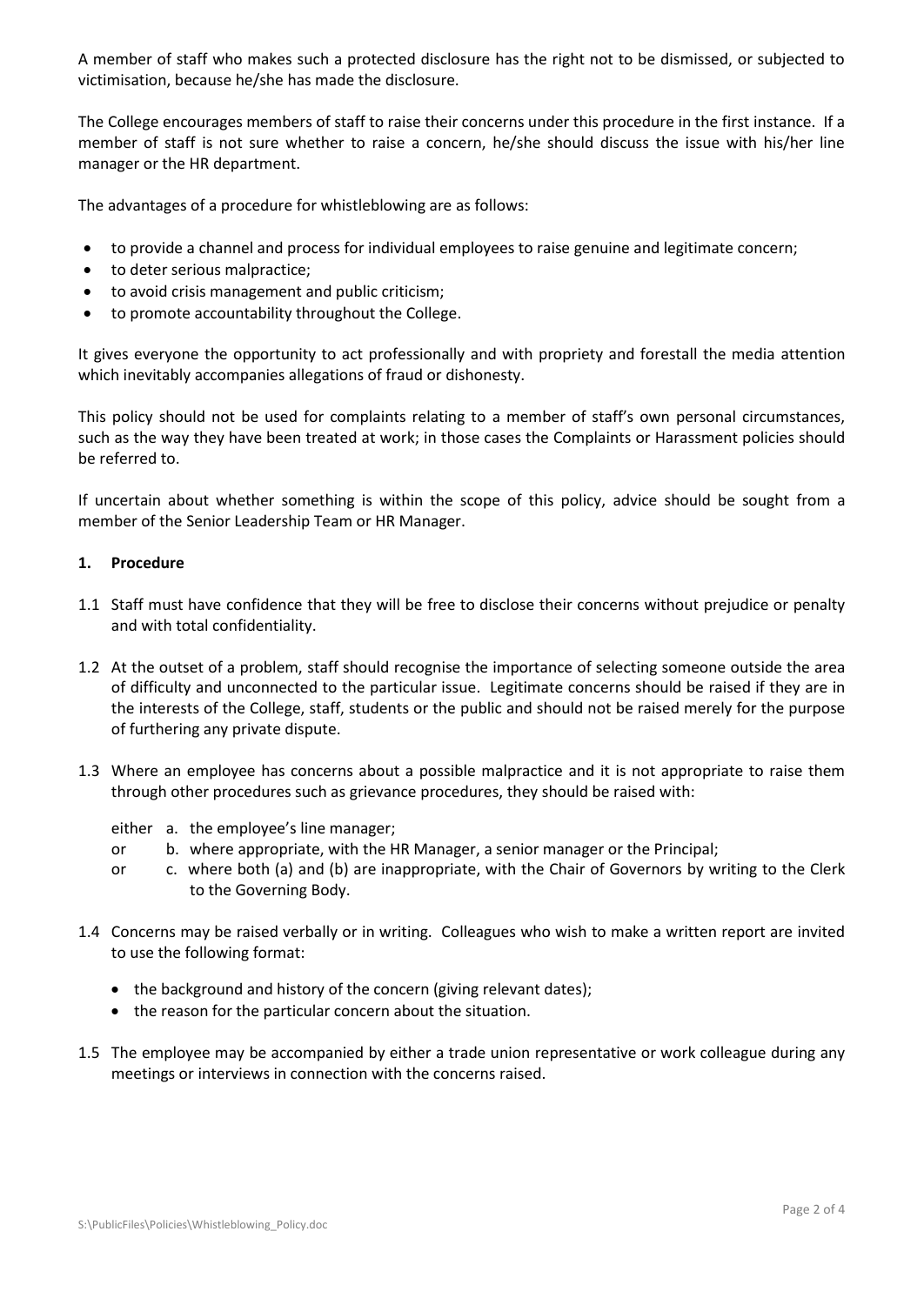## **2. How the College will Respond**

- 2.1 Where appropriate the matters raised may:
	- be investigated by management, internal audit or through the disciplinary process;
	- be referred to the police;
	- be referred to the external auditor;
	- form the subject of an independent inquiry
- 2.2 Within **ten** working days of a concern being raised, the responsible person (a, b or c above) will reply in writing:
	- acknowledging that the concern has been received;
	- indicating how it is proposed to deal with the matter;
	- giving an estimate of how long it will take to provide a final response;
	- stating whether any initial enquiries have been made;
	- supplying information on staff support mechanisms and
	- stating whether further investigations will take place and if not, why not.
- 2.3 At the conclusion of any investigation or action, the colleague who raised the concern will be informed of any outcomes.

## **3. Confidentiality**

- 3.1 Members of staff should feel able to voice whistleblowing concerns openly under this policy. However, if a member of staff wishes to raise a concern confidentially, every effort will be made not to disclose their identity. If it is necessary for anyone investigating the concern to know the identity of the whistle-blower, this will be discussed with the member of staff beforehand.
- 3.2 Anonymous disclosures are discouraged as this can hinder thorough investigation if further information about the allegations cannot be obtained. Whistleblowers who are concerned about possible reprisals if their identity is revealed should come forward to one of the other contact points listed in paragraph 1.3 and appropriate measures can then be taken to preserve confidentiality.
- 3.3 Staff can seek further advice from Protect, the independent whistleblowing charity, who offers a confidential helpline. Their contact details are provided at the end of this policy.
- 3.4 Where an anonymous complaint is received a decision will be made about whether to investigate based on:
	- a) the severity of the issue raised;
	- b) the credibility of the concern;
	- c) the likelihood of confirming the allegation from other sources.
- 3.5 As part of the application of this policy, the College may collect, process and store personal data in accordance with its Data Protection Policy GDPR in the collecting, holding and sharing of information in relation to our workforce.

## **4. External Disclosures**

4.1 The aim of this policy is to provide an internal mechanism for reporting, investigating and remedying any wrongdoing in the workplace. In most cases it should not be necessary to alert anyone externally.